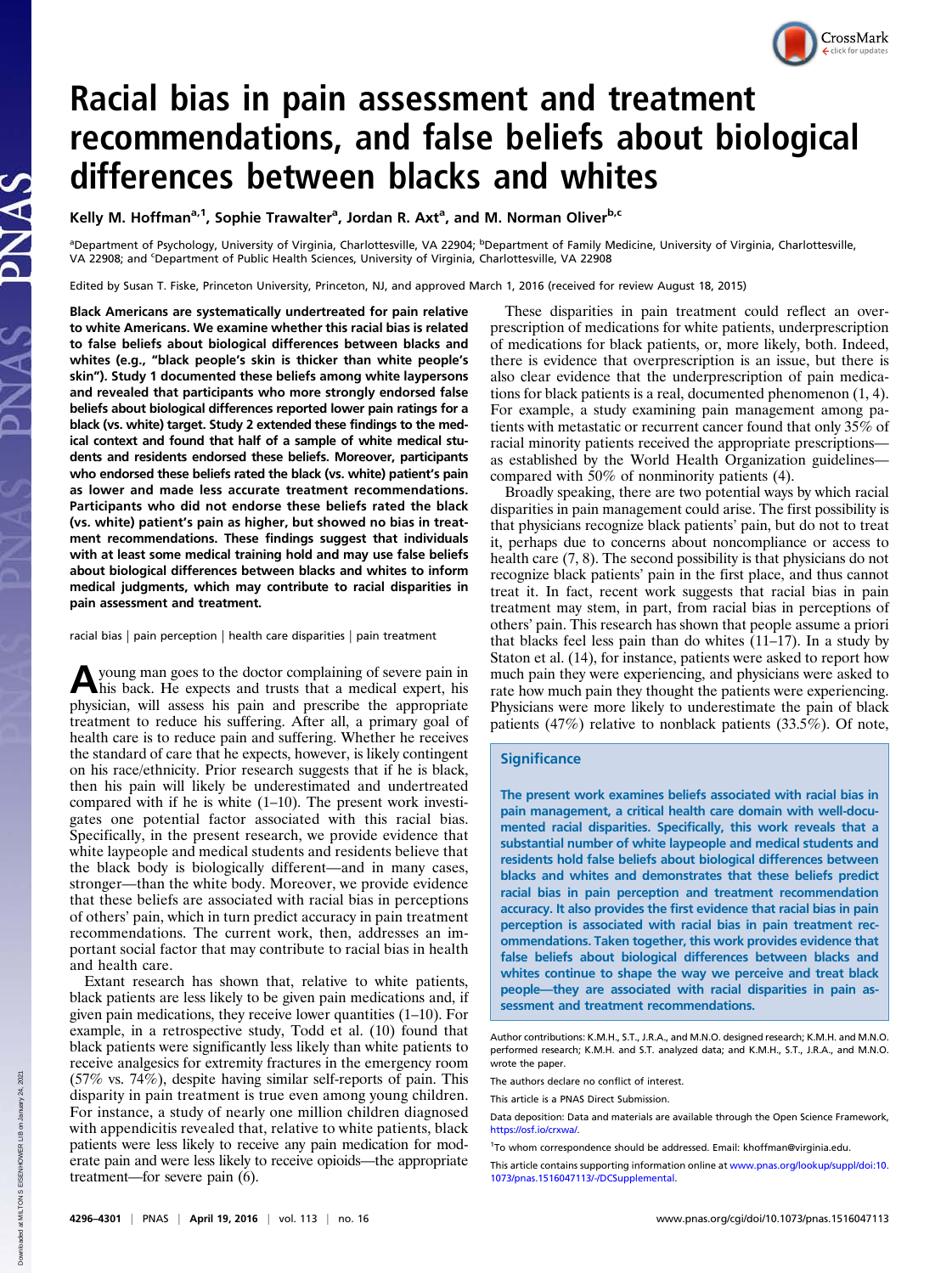this research has also shown that racial attitudes, measured both implicitly and explicitly, do not predict racial bias in pain perception or treatment (11, 15, 18), with the exception of one study showing that implicit pro-white attitudes predicted physicians' likelihood of recommending thrombolysis treatment (19). Racial bias in perceptions of pain (and possibly treatment) does not appear to be borne out of racist attitudes. In other words, it is likely not the result of racist individuals acting in racist ways. To date, then, it is unclear what beliefs account for disparities in pain assessment and treatment. Here, we examine the extent to which beliefs about biological differences between blacks and whites (e.g., beliefs that blacks have thicker skin than do white people or that black people's blood coagulates more quickly than white people's blood) are associated with racial bias in pain perception and treatment recommendations.

Beliefs that blacks and whites are fundamentally and biologically different have been prevalent in various forms for centuries. In the United States, these beliefs were championed by scientists, physicians, and slave owners alike to justify slavery and the inhumane treatment of black men and women in medical research (20–25). In the 19th century, prominent physicians sought to establish the "physical peculiarities" of blacks that could "serve to distinguish him from the white man" (23). Such "peculiarities" included thicker skulls, less sensitive nervous systems, and diseases inherent in dark skin (20, 21, 23). Dr. Samuel Cartright, for instance, wrote that blacks bore a "Negro disease [making them] insensible to pain when subjected to punishment" (20). Other physicians believed that blacks could tolerate surgical operations with little, if any, pain at all (22, 25). Well into the 20th century, researchers continued to experiment on black people based in part on the assumption that the black body was more resistant to pain and injury. The military covertly tested mustard gas and other chemicals on black soldiers during World War II, and the US Public Health Service, in collaboration with the Tuskegee Institute, studied the progression of untreated syphilis in black men from 1932 to 1972.

Today, many laypeople, scientists, and scholars continue to believe that the black body is biologically and fundamentally different from the white body and that race is a fixed marker of group membership, rooted in biology (26–28). In fact, many people insist that black people are better athletes—stronger, faster, and more agile—as a result of natural selection and deliberate breeding practices during slavery (29–33). Research suggests that people even believe that black people are more likely than white people to be capable of fantastical mental and physical feats, such as withstanding extreme heat from burning coals (17). These biological conceptions of race are only weakly if at all correlated with racial attitudes (27, 34). They are nonetheless consequential. Research has shown that biological conceptions and related beliefs are associated with greater acceptance of racial disparities (27) and even racial bias in pain perception (17). Indeed, in one study, white participants who believed black people can tolerate extreme heat more than white people can, for example, were more likely to think that black people feel less pain than do white people (17).

In the present work, we examine whether beliefs about biological differences are associated with racial bias in pain perception and treatment recommendations. Specifically, we test whether people—including people with some medical training believe that black people feel less pain than do white people, and we test whether people with some medical training recommend fewer or weaker pain medications to black vs. white patients. In addition, the present work extends prior work in three important ways. First, it documents whether people with some medical training (medical students and residents who already treat patients) hold false beliefs about biological differences between blacks and whites in contemporary times. Second, it tests whether these beliefs predict racial bias in perceptions of others' pain and racial bias in the accuracy of treatment recommendations among a sample of white medical students and residents. Third, it investigates whether racial bias in pain perception is related to racial bias in pain management. We focus on white participants given the historical context of black–white relations, particularly in the medical context (20–25). Analyses for nonwhite participants can be found in the *[SI Text](http://www.pnas.org/lookup/suppl/doi:10.1073/pnas.1516047113/-/DCSupplemental/pnas.201516047SI.pdf?targetid=nameddest=STXT)* for the interested reader.

In two studies, we asked people to make judgments about another person's pain. In study 1, we used a between-participants design in which laypeople were randomly assigned to rate the pain of either a black or a white target. In study 2, we used a within-participants design in which medical students and residents provided pain ratings and treatment recommendations for both a black and a white target. In addition to pain ratings, we measured beliefs about biological differences between blacks and whites using 15 items (e.g., black people's skin is thicker than white people's skin; see *[SI Text](http://www.pnas.org/lookup/suppl/doi:10.1073/pnas.1516047113/-/DCSupplemental/pnas.201516047SI.pdf?targetid=nameddest=STXT)* for the full list of items). We predicted that these beliefs would be associated with racial bias in pain perception.

# Study 1

In study 1, we first establish that individuals without medical training endorse beliefs about biological differences between blacks and whites and demonstrate that these beliefs are related to racial bias in pain perception. We recruited 121 participants, 92 of whom met our a priori criteria (i.e., white, born in the United States, native English speakers). Participants gave informed consent in accordance with policies of the Institutional Review Board (IRB) of the University of Virginia. Participants reported the amount of pain they would feel across 18 scenarios (e.g., "I slam my hand in a car door"; scale:  $1 =$  not painful,  $2 =$ somewhat painful,  $3 =$  moderately painful,  $4 =$  extremely painful) and were then randomly assigned to rate the pain of a gender-matched black or white target across the same scenarios.

Participants also rated the extent to which 15 biological differences between blacks and whites are true or untrue on a sixpoint scale  $(1 =$  definitely untrue,  $2 =$  probably untrue,  $3 =$ possibly untrue,  $4 =$  possibly true,  $5 =$  probably true,  $6 =$  definitely true; see Table 1 for a list of the items, and *[SI Text](http://www.pnas.org/lookup/suppl/doi:10.1073/pnas.1516047113/-/DCSupplemental/pnas.201516047SI.pdf?targetid=nameddest=STXT)* and [Table S1](http://www.pnas.org/lookup/suppl/doi:10.1073/pnas.1516047113/-/DCSupplemental/pnas.201516047SI.pdf?targetid=nameddest=ST1) for additional descriptive information for the measure). Here, we report results using a composite averaging the false items about biological differences between the black body and the white body for each participant ( $\alpha = 0.92$ ). We provide analyses using all items in [Table S2.](http://www.pnas.org/lookup/suppl/doi:10.1073/pnas.1516047113/-/DCSupplemental/pnas.201516047SI.pdf?targetid=nameddest=ST2)

We conducted all of the analyses using continuous measures of false beliefs and pain ratings. On average, participants endorsed  $23.82\%$  (SD = 24.01) of the biological beliefs and  $22.43\%$  (SD = 22.93) of the false beliefs specifically. About 73% of the sample endorsed at least one of the false items (i.e., indicated that an item was possibly, probably, or definitely true; Table 1). We regressed pain ratings on target race, false beliefs, and their interaction, controlling for age, gender, and self-ratings of pain (see [Table S3](http://www.pnas.org/lookup/suppl/doi:10.1073/pnas.1516047113/-/DCSupplemental/pnas.201516047SI.pdf?targetid=nameddest=ST3) for the correlations between covariates and dependent measures for both studies). Consistent with previous work, results revealed a main effect of target race  $[\beta = -0.07, SE]$  $= 0.03, F(1,85) = 5.50, P = 0.021, \eta_p^2 = 0.06$ , such that participants reported lower pain ratings for the black vs. white target. This effect was qualified by the predicted interaction between target race and false beliefs  $[β = -0.07, SE = 0.03, F(1,85) = 4.36, P =$ 0.040,  $\eta_p^2 = 0.05$ ; Fig. 1]. Simple slope analyses revealed that participants who endorsed fewer false beliefs (−1 SD) did not differ in their pain estimates for a black vs. a white target  $\beta$  =  $-0.01$ , SE = 0.05,  $F(1, 85) = 0.02$ ,  $P > 0.250$ . However, target race did predict racial bias in pain ratings among participants who endorsed more false beliefs (+1 SD)  $\beta$  = -0.14, SE = 0.05,  $F(1,85) = 9.78, P = 0.002, \eta_p^2 = 0.10$ , such that participants who rated the black target reported lower pain estimates than did participants who rated the white target. Interestingly, among this sample, the bias emerged because participants high in false beliefs

2021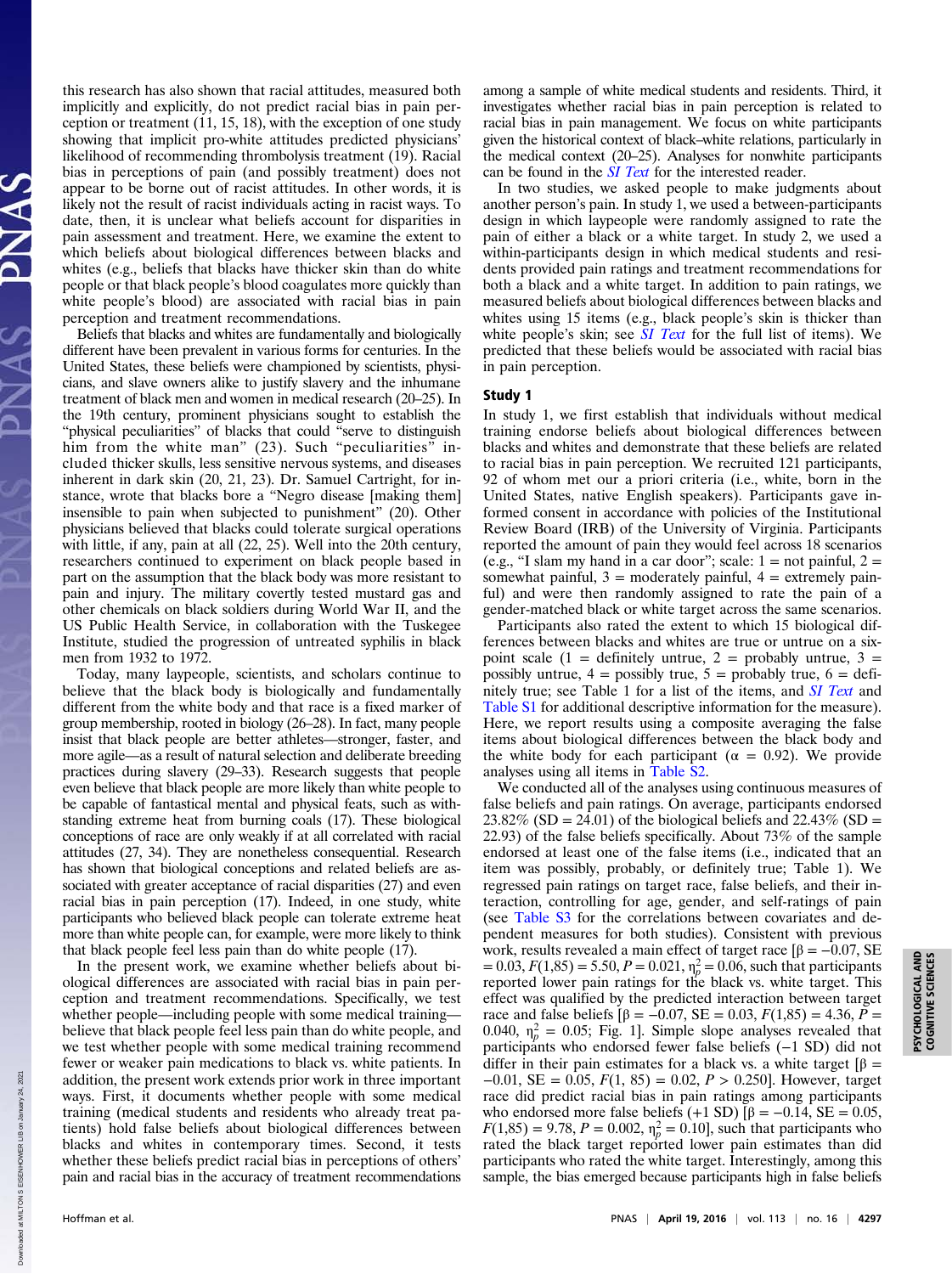#### Table 1. Percentage of white participants endorsing beliefs about biological differences between blacks and whites

| <b>Item</b>                                                     | Study 1: Online<br>sample $(n = 92)$ | stuuy z                   |                            |                           |                                |
|-----------------------------------------------------------------|--------------------------------------|---------------------------|----------------------------|---------------------------|--------------------------------|
|                                                                 |                                      | First years<br>$(n = 63)$ | Second years<br>$(n = 72)$ | Third years<br>$(n = 59)$ | <b>Residents</b><br>$(n = 28)$ |
| Blacks age more slowly than whites                              | 23                                   | 21                        | 28                         | 12                        | 14                             |
| Blacks' nerve endings are less sensitive than whites'           | 20                                   | 8                         | 14                         | 0                         | 4                              |
| Black people's blood coagulates more quickly than whites'       | 39                                   | 29                        | 17                         | 3                         | 4                              |
| Whites have larger brains than blacks                           | 12                                   | 2                         |                            | 0                         | 0                              |
| Whites are less susceptible to heart disease than blacks*       | 43                                   | 63                        | 83                         | 66                        | 50                             |
| Blacks are less likely to contract spinal cord diseases*        | 42                                   | 46                        | 67                         | 56                        | 57                             |
| Whites have a better sense of hearing compared with blacks      | 10                                   | 3                         |                            | 0                         | 0                              |
| Blacks' skin is thicker than whites'                            | 58                                   | 40                        | 42                         | 22                        | 25                             |
| Blacks have denser, stronger bones than whites*                 | 39                                   | 25                        | 78                         | 41                        | 29                             |
| Blacks have a more sensitive sense of smell than whites         | 20                                   | 10                        | 18                         | 3                         |                                |
| Whites have a more efficient respiratory system than blacks     | 16                                   | 8                         | 3                          | 2                         |                                |
| Black couples are significantly more fertile than white couples | 17                                   | 10                        | 15                         |                           |                                |
| Whites are less likely to have a stroke than blacks*            | 29                                   | 49                        | 63                         | 44                        | 46                             |
| Blacks are better at detecting movement than whites             | 18                                   | 14                        | 15                         | 5                         | 11                             |
| Blacks have stronger immune systems than whites                 | 14                                   | 21                        | 15                         | 3                         | 4                              |
| False beliefs composite (11 items), mean (SD)                   | 22.43 (22.93)                        | 14.86 (19.48)             | 15.91 (19.34)              | 4.78 (9.89)               | 7.14 (14.50)                   |
| Range                                                           | $0 - 100$                            | $0 - 81.82$               | $0 - 90.91$                | $0 - 54.55$               | $0 - 63.64$                    |
| Combined mean (SD) (medical sample only)                        |                                      | 11.55 (17.38)             |                            |                           |                                |

For ease of presentation, we shortened the items; see [SI Text](http://www.pnas.org/lookup/suppl/doi:10.1073/pnas.1516047113/-/DCSupplemental/pnas.201516047SI.pdf?targetid=nameddest=STXT) for full items and additional information. For ease of interpretation and ease of presentation, we collapsed the scale and coded responses marked as possibly, probably, or definitely untrue as 0 and possibly, probably, or definitely true, as 1, resulting in percentages of individuals who endorsed each item. Bold entries represent the items included in the false beliefs about biological differences between blacks and whites composite.

\*Items that are factual or true.

rated the pain of the black target lower and the pain of the white target higher than did participants low in false beliefs. In other words, relative to participants low in false beliefs, they seemed to assume that the black body is stronger and that the white body is weaker.

Study 1 thus demonstrates that white adults without medical training endorse at least some beliefs about biological differences between blacks and whites, many of which are false and fantastical in nature (e.g., black people's blood coagulates more quickly than white people's blood). Study 1 also demonstrates that these beliefs are related to racial bias in pain perception among a sample of white adults without medical training. Given the well-documented, pervasive racial disparities in pain management, understanding who might contribute to this racial bias and why is of paramount importance. Thus, we next examined whether people with some degree of medical training also endorse these beliefs, and if so, whether these beliefs are associated



Fig. 1. Nonmedical sample estimated mean pain ratings for black and white targets as a function of false belief endorsement (scale: 1–6; plotted 1 SD below and above the mean). Pain rating scale:  $1 =$  not painful,  $2 =$  somewhat painful,  $3 =$  moderately painful,  $4 =$  extremely painful.

with racial bias in pain perception and pain treatment recommendations. Study 2 extends the findings of study 1 in at least three important ways:  $(i)$  it examines racial bias in a relevant context—medicine—using medical cases similar to those used in medical training;  $(ii)$  it extends our investigation to a sample with at least some medical training—medical students and residents; and (iii) it considers a critical downstream outcome—racial bias in pain treatment recommendations.

 $C + 1.4.22$ 

#### Study 2

We collected data from a total of 418 medical students and residents. Two hundred twenty-two met the same a priori criteria as in study 1 and completed the study (first years,  $n = 63$ ; second years,  $n = 72$ ; third years,  $n = 59$ ; residents,  $n = 28$ ). Participants gave informed consent in accordance with policies of the IRB of the University of Virginia. After consenting, participants read two mock medical cases about a black and a white patient and made pain ratings (scale:  $0 = no$  pain to  $10 =$  worst possible pain) and medication recommendations (dummy coded for accuracy:  $1 =$ accurate,  $0 = \text{inaccurate}$  for each.<sup>†</sup> They also completed the same measure of beliefs about biological differences between blacks and whites as in study 1. We again averaged the 11 items that captured our variable of interest ( $\alpha = 0.92$ ) (see Table 1 and [Table S1](http://www.pnas.org/lookup/suppl/doi:10.1073/pnas.1516047113/-/DCSupplemental/pnas.201516047SI.pdf?targetid=nameddest=ST1) for descriptive information; analyses for the composite with all items can be found in [Table S4\)](http://www.pnas.org/lookup/suppl/doi:10.1073/pnas.1516047113/-/DCSupplemental/pnas.201516047SI.pdf?targetid=nameddest=ST4). On average, participants endorsed 11.55% (SD = 17.38) of the false beliefs. About 50% reported that at least one of the false belief items was possibly, probably, or definitely true (Table 1). These percentages are noticeably lower compared with those in study 1 (50% vs. 73%); however, given this sample (medical students and residents), the percentages for false beliefs are surprisingly high.

<sup>†</sup> We counterbalanced the order of target race (black, white) and medical case (kidney stone, ankle fracture) across participants. Preliminary analyses revealed that the order of target race and medical case did not moderate the effects, and we thus exclude them from our models for parsimony. Including them does not change the pattern of results.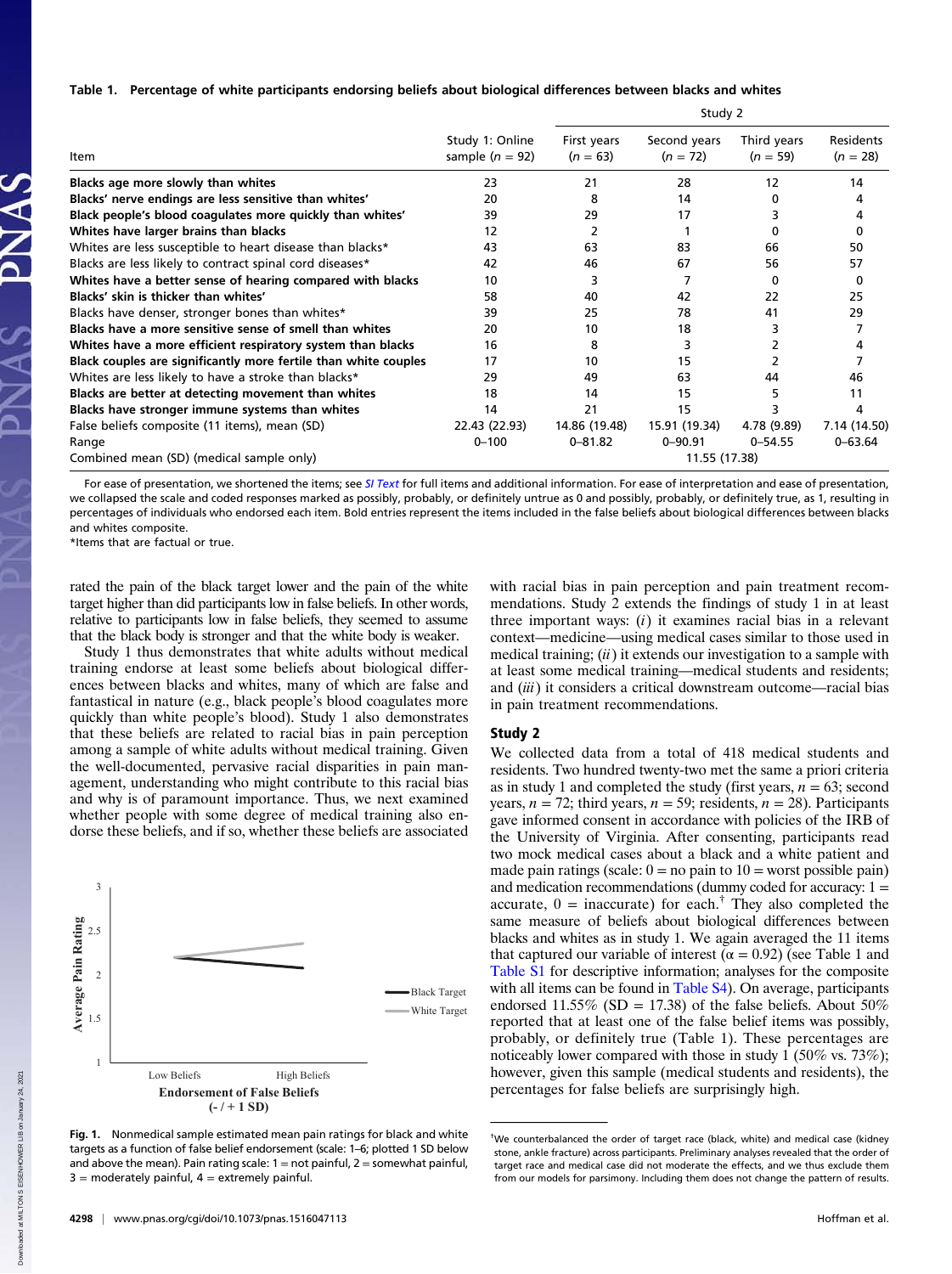



Fig. 2. Medical sample estimated mean pain ratings and treatment recommendation accuracy as a function of false belief endorsement (plotted 1 SD below and above the mean). (A) Average pain ratings (pain rating scale: 0 = no pain; 1; 2 = mild pain; 3; 4 = moderate pain; 5; 6 = severe pain; 7; 8 = very severe pain; 9; 10 = worst possible pain). (B) Proportion of participants recommending accurate treatment for black and white target patients (treatment recommendation accuracy scale:  $1 =$  accurate,  $0 =$  inaccurate).

First, we examined whether those who endorsed false beliefs exhibited a racial bias in pain assessment. We modeled pain ratings as a function of target race (as a repeated measure), false beliefs (as a between-participants measure), and their interaction, controlling for age, gender, and medical cohort.<sup>#,§</sup> Results revealed only the predicted target race by false beliefs interaction  $[F(1,211) = 9.56, P = 0.002, \eta_G^2 = 0.02$ ; Fig. 24]. To decompose this

interaction, we conducted simple slope analyses. We constructed a difference score to reflect racial bias in pain perception, subtracting black pain scores from white pain scores; greater, positive scores indicate that a participant rated the white patient as feeling more pain than the black patient. The simple slope analyses indicated that participants who endorsed more false beliefs (+1 SD) rated the black target as feeling less pain than the white target  $\beta = 0.45$ , SE = 0.20,  $t(211) = 2.24$ ,  $P = 0.026$ ]. Conversely, participants who endorsed fewer false beliefs (−1 SD) rated the black target as feeling more pain than the white target  $\beta = -0.48$ , SE = 0.20,  $t(211)$  =  $-2.34, P = 0.020$ . In other words, as in study 1, participants in study 2 who endorsed false beliefs about biological differences between blacks and whites exhibited a racial bias in pain perception similar to the bias shown in previous work (11–17). Unexpectedly, participants who did not endorse such beliefs exhibited a bias in the opposite direction.

We next modeled the accuracy of treatment recommendations (coded as  $1 =$  accurate,  $0 =$  inaccurate) as a function of target race (as a repeated measure), false beliefs (as a between-participants measure), and their interaction, controlling for age, gender, and medical cohort. Once again, we found only the predicted interaction between target race and false beliefs  $[F(1,192) = 5.68, P =$ 0.018,  $\eta_G^2 = 0.01$ ; Fig. 2B]. To decompose this interaction, we again conducted simple slope analyses on the difference score in treatment recommendation accuracy for the black vs. white target (white accuracy minus black accuracy; greater, positive scores indicate greater likelihood of recommending an accurate treatment for a white vs. black target). These analyses indicated that participants who endorsed more false beliefs (+1 SD) were less accurate in their treatment recommendations for the black target compared with the white target  $\beta = 0.15$ , SE = 0.06,  $t(192) = 2.47$ ,  $P = 0.014$ . Conversely, participants who endorsed fewer false beliefs (−1 SD) did not differ in their treatment recommendation accuracy  $[\beta =$  $-0.06$ , SE = 0.06,  $t(192)$  =  $-1.05$ ,  $P > 0.250$ . In other words, participants who endorsed more false beliefs about biological differences between blacks and whites showed a racial bias in the accuracy of their treatment recommendations. Participants who did not endorse such beliefs showed no bias in treatment recommendation accuracy.

We also examined the relationship between racial bias in pain perception and racial bias in treatment recommendation accuracy. We correlated racial bias in pain perception (white pain minus black pain) with racial bias in treatment recommendation accuracy (accuracy for white patient minus accuracy for black patient), covarying out age, gender, and medical cohort. This analysis revealed a significant and sizable positive correlation, such that greater racial bias in pain ratings was associated with greater racial bias in the accuracy of treatment recommendations ( $r = 0.46$ ,  $P <$ 0.0001). As predicted, racial bias in pain perception is related to racial bias in the accuracy of treatment recommendations.

Last, we conducted a mediation analysis to test whether racial bias in pain perception mediated the racial bias in treatment recommendation accuracy. When adding racial bias in pain assessment (white pain minus black pain) to the model predicting racial bias in treatment recommendation accuracy, false beliefs was no longer a significant predictor  $[B = 0.05, SE = 0.04, F(1,191) = 1.22,$  $P > 0.250$ ,  $\eta_p^2 = 0.01$ , whereas racial bias in pain perception continued to predict racial bias in treatment recommendation accuracy  $[B = 0.25, SE = 0.04, F(1,191) = 44.44, P < 0.0001, \eta_p^2 =$ 0.19], suggesting mediation.

Study 2 demonstrates that, similar to white laypersons in study 1, many white medical students and residents hold beliefs about biological differences between blacks and whites, many of which are false and fantastical in nature, and that these false beliefs are related to racial bias in pain perception. Furthermore, study 2 also reveals that white medical students and residents who endorsed false beliefs showed racial bias in the accuracy of their pain treatment recommendations. Specifically, participants who

 $.2021$ 

<sup>‡</sup> We present analyses using ordinary least squares (OLS) regressions. For the continuous pain measure in study 2, we provide the mixed-effects model for comparison in [Table S5.](http://www.pnas.org/lookup/suppl/doi:10.1073/pnas.1516047113/-/DCSupplemental/pnas.201516047SI.pdf?targetid=nameddest=ST5) For binary outcomes, such as treatment recommendation accuracy in study 2, logistic or OLS regressions are appropriate and produce similar results. The OLS regression is our preferred specification because interpretation requires weaker functional form assumptions than a linear dependent variable model (35) and provides unbiased, reliable estimates of a variable's average effect (36–40). However, because the outcome is binary, some may prefer a logit and/or probit specification; we provide these specifications in [Table S6](http://www.pnas.org/lookup/suppl/doi:10.1073/pnas.1516047113/-/DCSupplemental/pnas.201516047SI.pdf?targetid=nameddest=ST6).

<sup>§</sup> This analysis also revealed that medical cohort was a significant predictor of both pain ratings and treatment recommendation accuracy irrespective of patient race  $[F(1,211) =$ 38.79,  $P < 0.0001$  and  $F(1,192) = 8.08$ ,  $P = .005$ , respectively]. As participants progressed in their training from first-year students through residents, they rated the targets as feeling more pain and they were more accurate in their treatment recommendations. This finding is interesting given the common perception that medical training hardens physicians to others' pain and suffering (see ref. 41 for a review). At least in our sample, people with more medical training were actually more, not less, sensitive to others' pain. Perhaps in the present sample, as more senior medical students and residents gained "hands-on" experience on the medical wards and witnessed patients in pain, they perceived greater pain for the scenarios we provided—both of which would be extremely painful. In addition, it is perhaps not surprising that treatment recommendation accuracy was higher among more senior students, as additional training and experience should yield greater accuracy. Medical cohort did not moderate the interaction between target race and false beliefs for pain ratings or treatment recommendation accuracy  $(F<sub>5</sub> < 1)$ . We thus included medical cohort as a covariate and not as a moderator of the target race  $\times$  false beliefs interaction term in all of our analyses.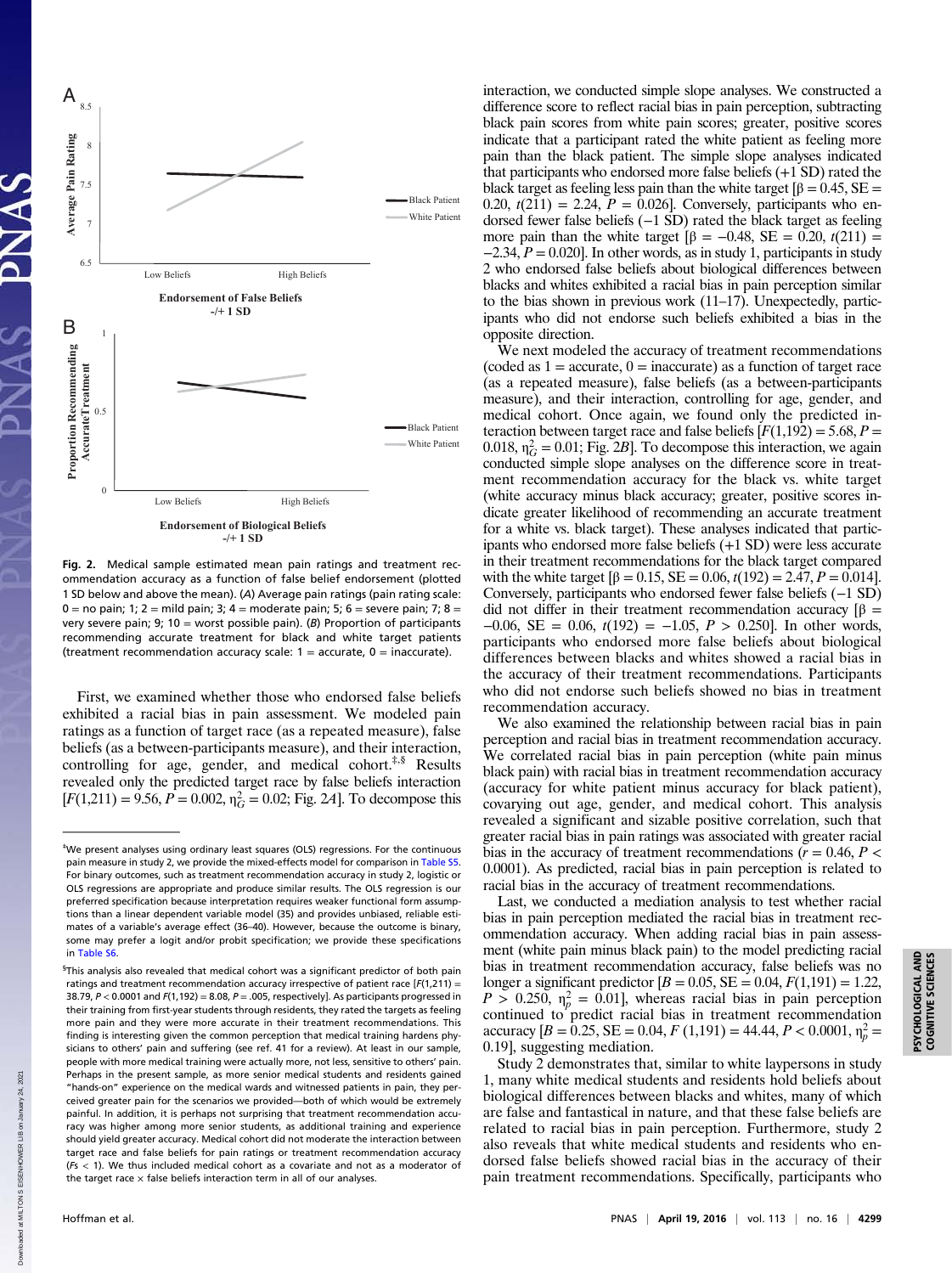endorsed more of these beliefs reported that a black (vs. white) target patient would feel less pain and they were less accurate in their treatment recommendations for the black (vs. white) patient. Although the effect sizes for these findings were not large ( $\eta_p^2 = 0.03$  and 0.04), the practical importance is significant: those endorsing more false beliefs rated the pain of a black (vs. white) patient half a scale point lower and were less accurate in their treatment recommendations 15% of the time.

In contrast to white medical students and residents who endorsed false beliefs, those who did not endorse (or endorsed fewer) false beliefs reported that a white (vs. black) target patient would feel less pain. This opposite bias perhaps reflects real-world differences, as previous work has shown that black patients tend to report greater pain than do white patients (7, 24, 42). This opposite bias could also reflect participants' attempt to compensate for known racial disparities (see ref. 13 for a similar explanation). Of note, these medical students and residents did not exhibit a racial bias in treatment recommendations. In other words, endorsing fewer false beliefs was associated with the perception that whites feel less pain but not with insufficient treatment recommendations for white patients. In contrast, endorsing more false beliefs was associated with perceptions that blacks feel less pain and a "commensurate" insufficient treatment recommendation for black patients. It thus seems that racial bias in pain perception has pernicious consequences for accuracy in treatment recommendations for black patients and not for white patients.

Unexpectedly, shifts in racial bias as a function of false beliefs stemmed from shifts in perceptions of the white target and not the black target in study 2 (it stemmed from both shifts in perceptions of the white target and black target in study 1). Although perhaps counterintuitive, this pattern of results is consistent with research on intergroup bias demonstrating that discrimination often occurs due to ingroup favoritism rather than outgroup hostility (43). In the present case, it is possible that shifts in perceptions of the white target (and not the black target) reflect this kind of bias; it is possible that these shifts reflect positive (empathic) cognitions about white ingroup members rather than negative (callous) cognitions about black outgroup members.

Limitations of the present work offer avenues for future research. For practical reasons, we used survey methods to document medical students' and residents' beliefs and racial bias. Future work will need to test whether white and nonwhite medical personnel in more advanced stages of their career also hold beliefs about biological differences between blacks and whites, and if so, whether these beliefs have consequences for pain assessment and treatment in real medical contexts. Future work may also delve into the nature of the racial bias: whether it reflects ingroup favoritism rather than outgroup derogation. This distinction may be useful for the development of interventions. These limitations aside, studies 1 and 2 make at least three important contributions. First, they provide the first evidence that racial bias in pain assessment is associated with racial bias in the accuracy of pain treatment recommendations. Second, they reveal that a substantial number of white people—laypersons with no medical training and medical students and residents—hold beliefs about biological differences between blacks and whites, many of which are false and even fantastical in nature. To our knowledge, this is the first demonstration of medical personnel (students and residents with at least some medical training) endorsing such beliefs in modern times. Third, the current studies demonstrate that these beliefs are associated with racial bias in perceptions of others' pain. Interestingly, in study 2, that bias seemed to result from shifts in perceptions of the white target's pain more so than perceptions of the black target's pain, suggesting that perceptions of whites' frailty may shape racial bias in pain perception as much, if not more, than perceptions of blacks' strength.

## Concluding Remarks

This last year marks the 30th anniversary of the landmark 1985 Report of the Secretary's Task Force on Black and Minority Health more commonly known as the *Heckler Report*—the first comprehensive documentation of racial disparities in health by medical experts. This report put a national spotlight on the pervasive racial inequities in health and issued a resounding call to eliminate health disparities. Although this call was met with a surge in research efforts and substantial changes in medical programs, policy, and legislation, the ultimate goal of eliminating racial disparities remains elusive. Racial disparities in health and health care continue to be a problem in the United States, a point underscored by the US Department of Health and Human Services' "clarion call to continue to take action toward ending health disparities" ([minorityhealth.hhs.gov/Blog/BlogPost.aspx?BlogID](http://minorityhealth.hhs.gov/Blog/BlogPost.aspx?BlogID=68)=68). The present work sheds light on a heretofore unexplored source of racial bias in pain assessment and treatment recommendations within a relevant population (i.e., medical students and residents), in a context where racial disparities are well documented (i.e., pain management). It demonstrates that beliefs about biological differences between blacks and whites—beliefs dating back to slavery—are associated with the perception that black people feel less pain than do white people and with inadequate treatment recommendations for black patients' pain.

## Materials and Methods

#### Study 1.

Participants. We recruited a sample of 121 adults on Amazon's Mechanical Turk in exchange for a small amount of money. As in previous work (15), we excluded participants who were not born in the United States or native English speakers, as well as participants who did not complete all of the relevant measures. We also excluded all nonwhite participants, given the historical context of black– white relations, particularly in the medical context (20–25). Our final sample consisted of 92 participants (28% female;  $M_{\text{age}} = 26.70$ , SD = 8.76).

Procedure and materials. Participants gave informed consent in accordance with policies of the IRB of the University of Virginia. After consenting, participants were asked to provide their age and gender so the survey program could route the participant to a gender-matched target. They then rated the amount of physical pain they would feel across 18 scenarios and were randomly assigned to rate the pain of a gender-matched black or white target across the same 18 scenarios ([SI Text](http://www.pnas.org/lookup/suppl/doi:10.1073/pnas.1516047113/-/DCSupplemental/pnas.201516047SI.pdf?targetid=nameddest=STXT)). Next, participants completed a 15-item measure of beliefs about biological differences between blacks and whites that are true or untrue (see Table 1 and *[SI Text](http://www.pnas.org/lookup/suppl/doi:10.1073/pnas.1516047113/-/DCSupplemental/pnas.201516047SI.pdf?targetid=nameddest=STXT)* for a list of items and descriptive information). To compose our conceptual variable of interest—false beliefs about biological differences between blacks and whites—we created an average rating of 11 of the items ( $\alpha = 0.92$ ; see bold items in Table 1 and see *[SI Text](http://www.pnas.org/lookup/suppl/doi:10.1073/pnas.1516047113/-/DCSupplemental/pnas.201516047SI.pdf?targetid=nameddest=STXT)* for additional information on the measure). All analyses were conducted using continuous measures of beliefs and pain ratings. After this measure, participants provided demographic information, including their race/ethnicity, nationality, and pri-mary language. [SI Text](http://www.pnas.org/lookup/suppl/doi:10.1073/pnas.1516047113/-/DCSupplemental/pnas.201516047SI.pdf?targetid=nameddest=STXT) provides additional information on materials, methods, and results. Data and study materials are also available at [https://osf.io/crxwa/.](https://osf.io/crxwa/)

#### Study 2.

Participants. We recruited cohorts of first-, second-, and third-year medical students from a large public university, who completed the study online during class sessions. We also recruited medical residents from multiple sites, who completed the study online at their convenience. The sample included 418 participants (first years,  $n = 134$ ; second years,  $n = 133$ ; third years,  $n =$ 117; residents,  $n = 34$ ); we had no set sample size, but rather collected data from as many participants as we were able to obtain. As in previous work (15), we excluded participants who were not native English speakers and/or American because racial bias in pain perception is likely a cultural phenomenon. Including these participants in our analyses does not change the pattern of results. We again excluded nonwhite participants given the historical context of black–white relations, particularly in the medical context (20-25). The final sample consisted of 222 participants (first years,  $n =$ 63; second years,  $n = 72$ ; third years,  $n = 59$ ; residents,  $n = 28$ ; 48% female;  $M_{\text{age}} = 25.18$ , SD = 2.66). Some participants did not report age, gender, and/ or race/ethnicity and thus degrees of freedom vary across analyses.

Procedure and materials. Participants gave informed consent in accordance with policies of the IRB of the University of Virginia. After consenting, participants were asked to provide their age and gender so the survey program